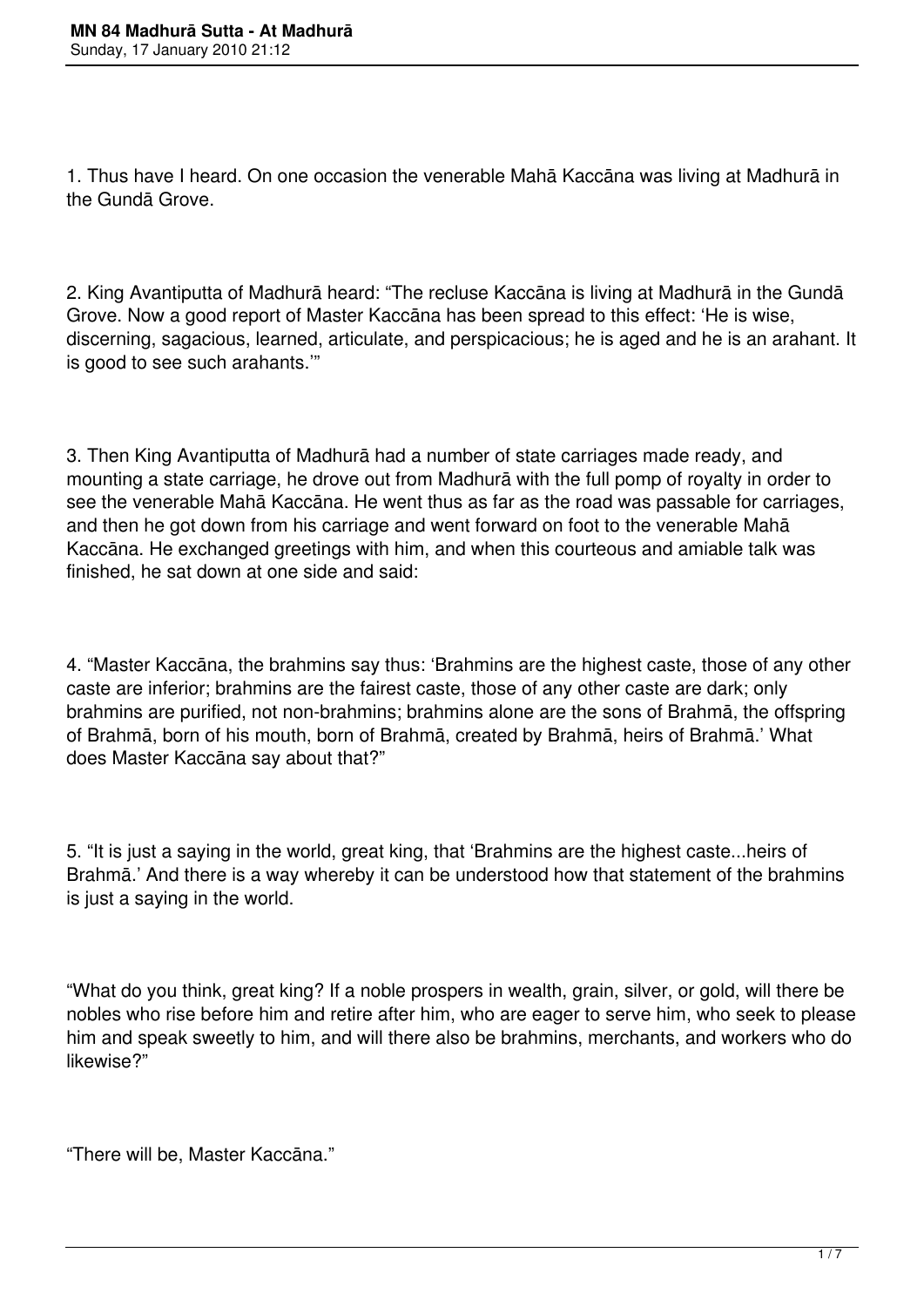"What do you think, great king? If a brahmin prospers in wealth, grain, silver, or gold, will there be brahmins who rise before him and retire after him, who are eager to serve him, who seek to please him and speak sweetly to him, and will there also be merchants, workers, and nobles who do likewise?"

"There will be, Master Kaccāna."

"What do you think, great king? If a merchant prospers in wealth, grain, silver, or gold, will there be merchants who rise before him and retire after him, who are eager to serve him, who seek to please him and speak sweetly to him, and will there also be workers, nobles, and brahmins who do likewise?"

"There will be, Master Kaccāna."

"What do you think, great king? If a worker prospers in wealth, grain, silver, or gold, will there be workers who rise before him and retire after him, who are eager to serve him, who seek to please him and speak sweetly to him, and will there also be nobles, brahmins, and merchants who do likewise?"

"There will be, Master Kaccāna."

"What do you think, great king? If that is so, then are these four castes all the same, or are they not, or how does it appear to you in this case?"

"Surely if that is so, Master Kaccāna, then these four castes are all the same: there is no difference between them at all that I see."

"That is a way, great king, whereby it can be understood how that statement of the brahmins is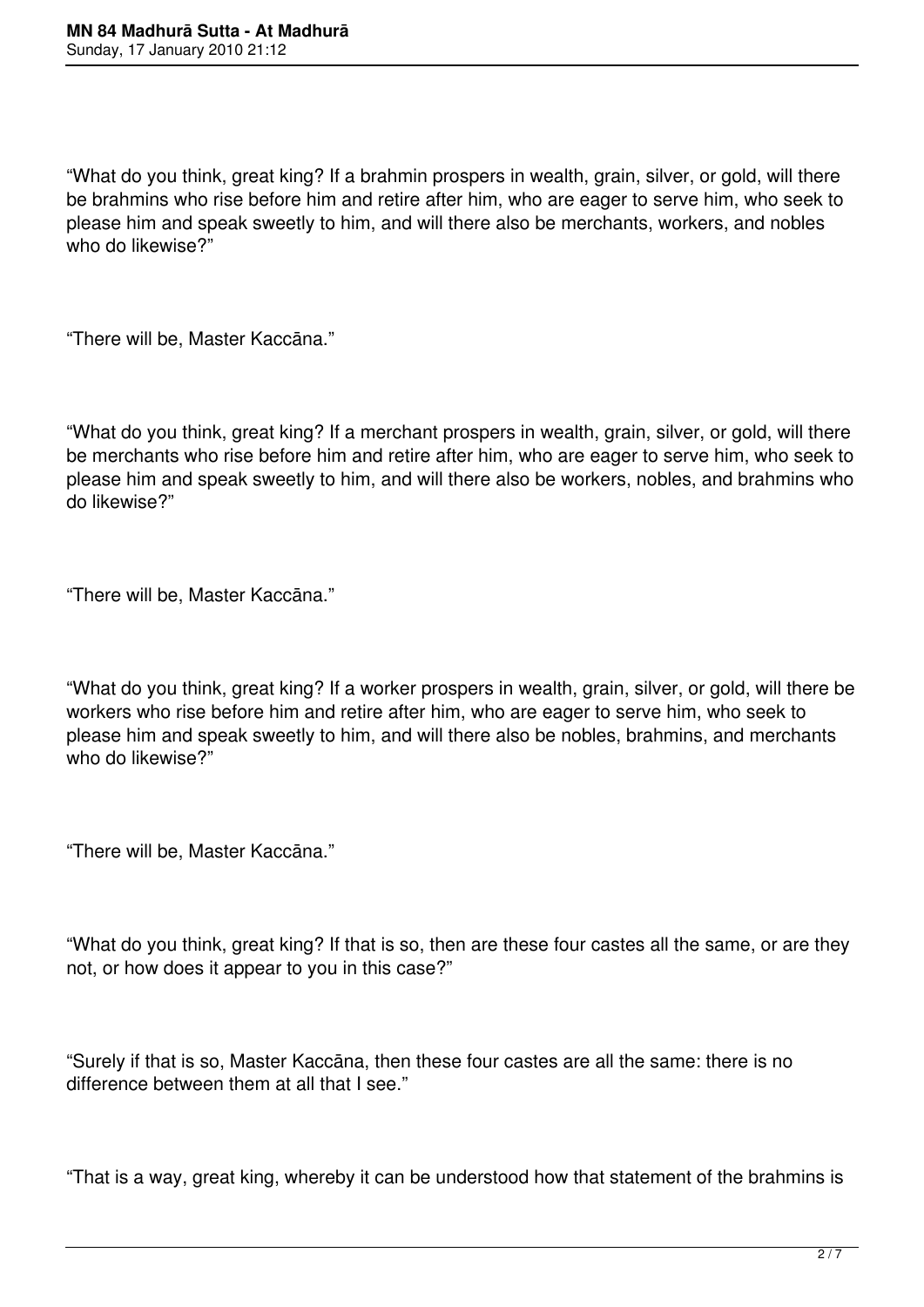just a saying in the world.

6. What do you think, great king? Suppose a noble were to kill living beings, take what is not given, misconduct himself in sensual pleasures, speak falsely, speak maliciously, speak harshly, gossip, be covetous, have a mind of ill will, and hold wrong view. On the dissolution of the body, after death, would he [be likely to] reappear in a state of deprivation, in an unhappy destination, in perdition, even in hell, or not, or how does it appear to you in this case?"

"If a noble were such, Master Kaccāna, he would [be likely to] reappear in a state of deprivation, in an unhappy destination, in perdition, even in hell. That is how it appears to me in this case, and thus I have heard from the arahants."

"Good, good, great king! What you think is good, great king, and what you have heard from the arahants is good. What do you think, great king? Suppose a brahmin...a merchant...a worker were to kill living beings...and hold wrong view. On the dissolution of the body, after death, would he [be likely to] reappear in a state of deprivation, in an unhappy destination, in perdition, even in hell, or not, or how does it appear to you in this case?"

"If a brahmin...a merchant...a worker were such, Master Kaccāna, he would be likely to reappear in a state of deprivation, in an unhappy destination, in perdition, even in hell. That is how it appears to me in this case, and thus I have heard from the arahants."

"Good, good, great king! What you think is good, great king, and what you have heard from the arahants is good. What do you think, great king? If that is so, then are these four castes all the same, or are they not, or how does it appear to you in this case?"

"Surely if that is so, Master Kaccāna, then these four castes are all the same: there is no difference between them at all that I see."

"That is also a way, great king, whereby it can be understood how that statement of the brahmins is just a saying in the world.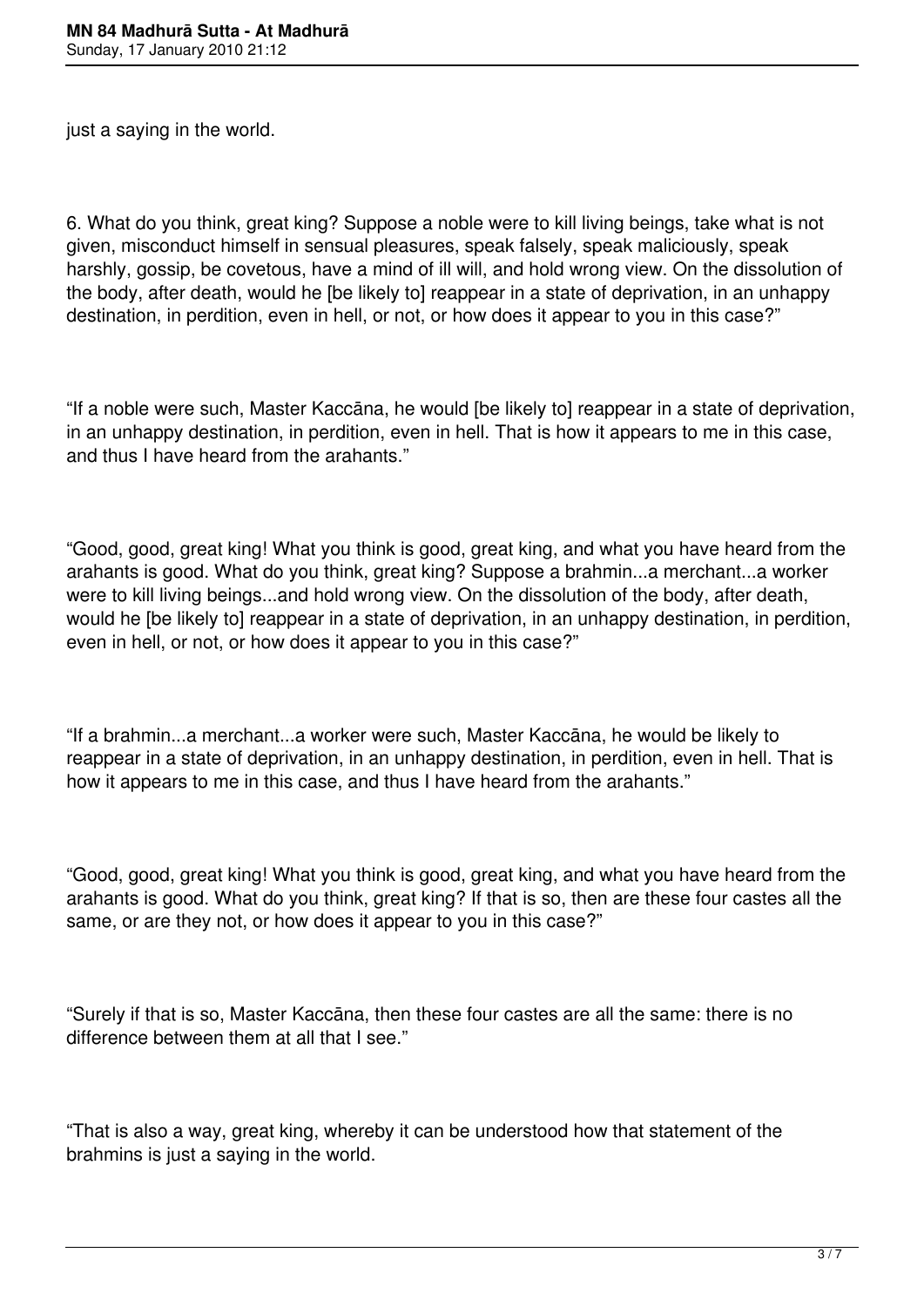7. What do you think, great king? Suppose a noble were to abstain from killing living beings, from taking what is not given, from misconduct in sensual pleasures, from false speech, from malicious speech, from harsh speech, and from gossip, and were to be uncovetous, to have a mind without ill will, and to hold right view. On the dissolution of the body, after death, would he [be likely to] reappear in a happy destination, even in the heavenly world, or not, or how does it appear to you in this case?"

"If a noble were such, Master Kaccāna, he would [be likely to] reappear in a happy destination, even in the heavenly world. That is how it appears to me in this case, and thus I have heard from the arahants."

"Good, good, great king! What you think is good, great king, and what you have heard from the arahants is good. What do you think, great king? Suppose a brahmin...a merchant...a worker were to abstain from killing living beings...and to hold right view. On the dissolution of the body, after death, would he [be likely to] reappear in a happy destination, even in the heavenly world, or not, or how does it appear to you in this case?"

"If a brahmin...a merchant...a worker were such, Master Kaccāna, he would [be likely to] reappear in a happy destination, even in the heavenly world. That is how it appears to me in this case, and thus I have heard from the arahants."

"Good, good, great king! What you think is good, great king, and what you have heard from the arahants is good. What do you think, great king? If that is so, then are these four castes all the same, or are they not, or how does it appear to you in this case?"

"Surely if that is so, Master Kaccāna, then these four castes are all the same: there is no difference between them at all that I see."

"That is also a way, great king, whereby it can be understood how that statement of the brahmins is just a saying in the world.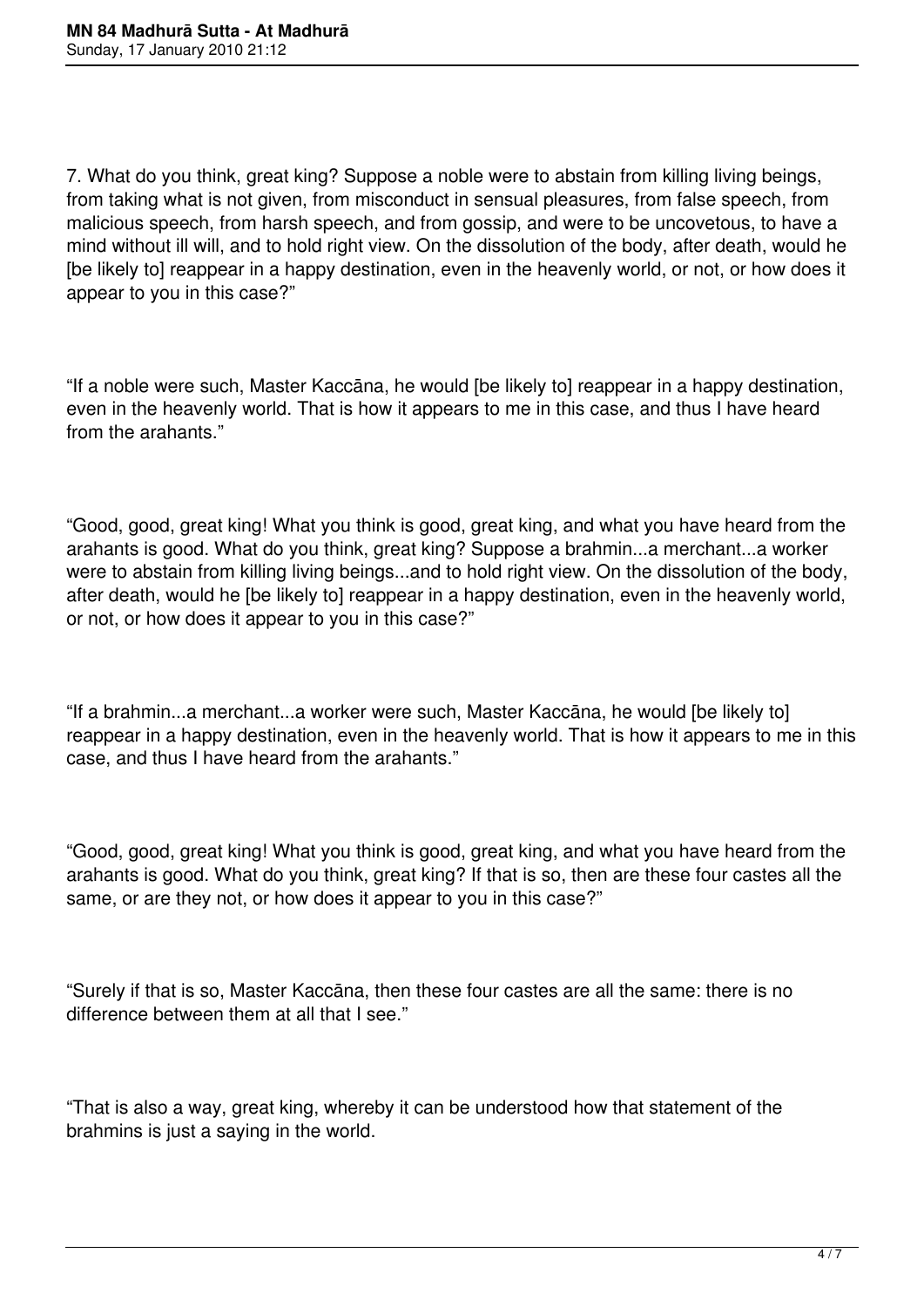8. "What do you think, great king? Suppose a noble were to break into houses, plunder wealth, commit burglary, ambush highways, or seduce another's wife, and if your men arrested him and produced him, saying: 'Sire, this is the culprit; command what punishment for him you wish,' how would you treat him?"

"We would have him executed, Master Kaccāna, or we would have him fined, or we would have him exiled, or we would do with him as he deserved. Why is that? Because he has lost his former status of a noble, and is simply reckoned as a robber."

"What do you think, great king? Suppose a brahmin...a merchant...a worker were to break into houses...or seduce another's wife, and if your men arrested him and produced him, saying: 'Sire, this is the culprit; command what punishment for him you wish,' how would you treat him?"

"We would have him executed, Master Kaccāna, or we would have him fined, or we would have him exiled, or we would do with him as he deserved. Why is that? Because he has lost his former status of a brahmin...a merchant...a worker, and is simply reckoned as a robber."

"What do you think, great king? If that is so, then are these four castes all the same, or are they not, or how does it appear to you in this case?"

"Surely if that is so, Master Kaccāna, then these four castes are all the same: there is no difference between them at all that I see."

"That is also a way, great king, whereby it can be understood how that statement of the brahmins is just a saying in the world.

9. "What do you think, great king? Suppose a noble, having shaved off his hair and beard, put on the yellow robe, and gone forth from the home life into homelessness, were to abstain from killing living beings, from taking what is not given, and from false speech. Refraining from eating at night, he would eat only in one part of the day, and would be celibate, virtuous, of good character. How would you treat him?"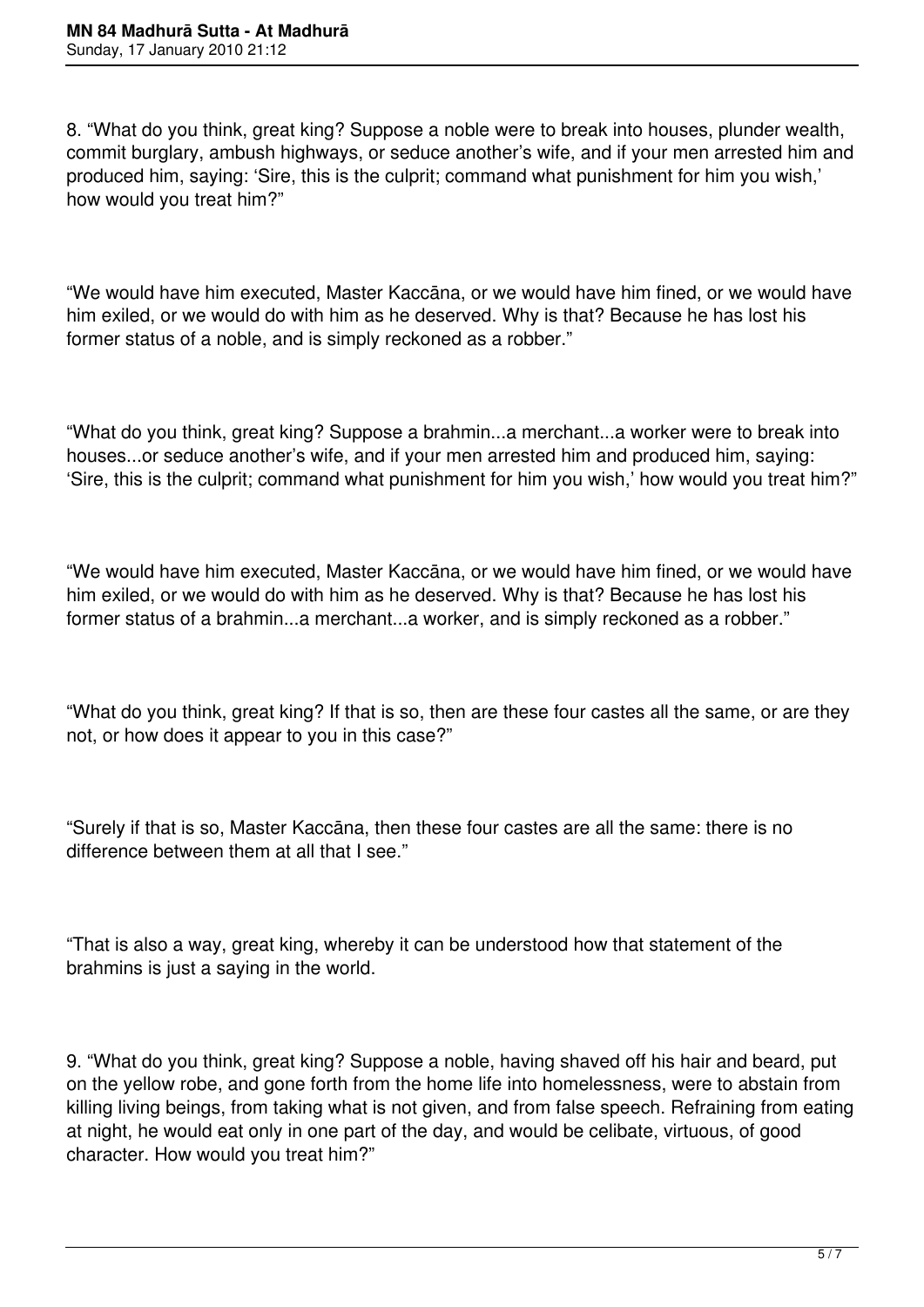"We would pay homage to him, Master Kaccāna, or rise up for him, or invite him to be seated; or we would invite him to accept robes, almsfood, resting place, and medicinal requisites; or we would arrange for him lawful guarding, defence, and protection. Why is that? Because he has lost his former status of a noble, and is simply reckoned as a recluse."

"What do you think, great king? Suppose a brahmin...a merchant...a worker, having shaved off his hair and beard...and would be celibate, virtuous, of good character. How would you treat him?"

"We would pay homage to him, Master Kaccāna, or rise up for him, or invite him to be seated; or we would invite him to accept robes, almsfood, resting place, and medicinal requisites; or we would arrange for him lawful guarding, defence, and protection. Why is that? Because he has lost his former status of a brahmin...a merchant...a worker, and is simply reckoned as a recluse."

"What do you think, great king? If that is so, then are these four castes all the same, or are they not, or how does it appear to you in this case?"

"Surely if that is so, Master Kaccāna, then these four castes are all the same: there is no difference between them at all that I see."

"That is also a way, great king, whereby it can be understood how that statement of the brahmins is just a saying in the world.

10. When this was said, King Avantiputta of Madhurā said to the venerable Mahā Kaccāna: "Magnificent, Master Kaccāna! Magnificent, Master Kaccāna! Master Kaccāna has made the Dhamma clear in many ways, as though he were turning upright what had been overthrown, revealing what was hidden, showing the way to one who is lost, or holding up a lamp in the dark for those with eyesight to see forms. I go to Master Kaccāna for refuge and to the Dhamma and to the Sangha of bhikkhus. From today let Master Kaccāna remember me as a lay follower who has gone to him for refuge for life."